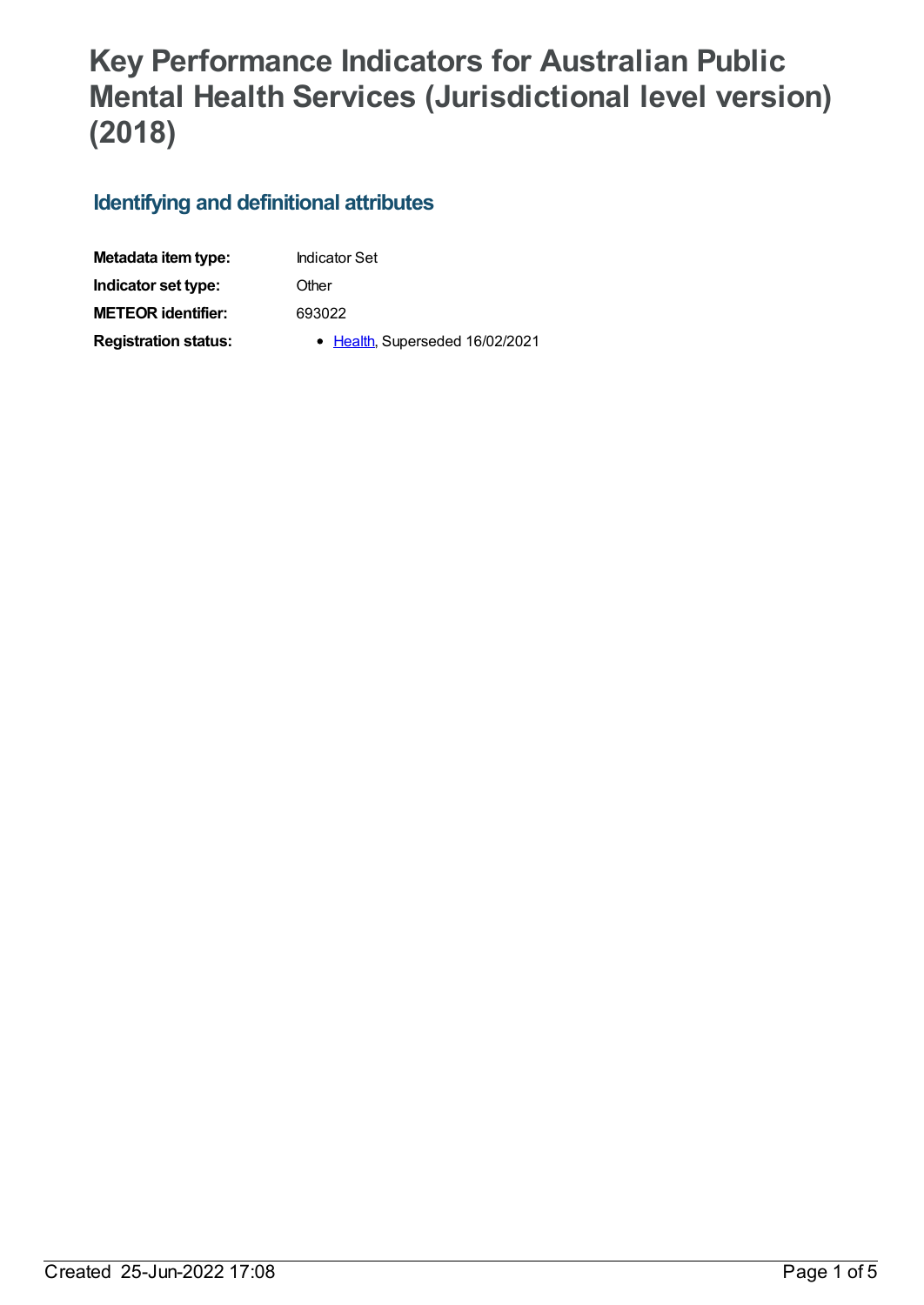**Description:** This indicator set contains the specifications for the 2018 Key Performance Indicators for Australian Public Mental Health Services (Jurisdictional level version) (MHS KPIs).

> These indicator specifications facilitate the supply and publication of jurisdictional level data, which is compiled to form the national view. The specifications are adapted from the related Key [Performance](file:///content/693108) Indicators for Australian Public Mental Health Services (Service level version) (2018), which is an ongoing data development process.

As a key part of the ongoing data development, the key performance indicators are regularly reviewed to ensure they continue to be fit for purpose. At the most recent review (2017) it was agreed one indicator—MHS KPI 14—was no longer required for inclusion in the Jurisdiction level specifications for national reporting. This indicator is included in the Service level version 2015–2017.

The number and data collection period for each indicator is summarised in the table below for reference.

| Indicator<br>number | Indicator name                                                                    | Data set collection<br>period                  |
|---------------------|-----------------------------------------------------------------------------------|------------------------------------------------|
| KPI01               | Change in mental health consumer's<br>clinical outcomes                           | 2016-17                                        |
| <b>KP102</b>        | Mental health readmissions to hospital                                            | 2016-17                                        |
| <b>KP103</b>        | National Mental Health Service<br>Standards compliance                            | 2016-17                                        |
| <b>KPI04</b>        | Average length of acute mental health<br>inpatient stay                           | 2016-17                                        |
| <b>KPI05</b>        | Average cost per acute mental health<br>admitted patient day                      | 2016-17                                        |
| KP106               | Average treatment days per three-<br>month community mental health care<br>period | 2016-17                                        |
| <b>KPI07</b>        | Average cost per community mental<br>health treatment day                         | 2016-17                                        |
| <b>KPI08</b>        | Population access to specialised<br>clinical mental health care                   | 2016-17                                        |
| KP109               | Mental health new client index                                                    | 2016-17                                        |
| <b>KPI10</b>        | Comparative area resources                                                        | Not yet specified<br>for national<br>reporting |
| <b>KPI11</b>        | Pre-admission community mental health<br>care                                     | 2016-17                                        |
| <b>KPI12</b>        | Post-discharge community mental<br>health care                                    | 2016-17                                        |
| <b>KPI13</b>        | Mental health consumer outcomes<br>participation                                  | Not yet specified<br>for national<br>reporting |
| <b>KPI14</b>        | Outcomes readiness                                                                | Removed from the<br>set in 2017                |
| <b>KPI15</b>        | Seclusion rate                                                                    | $2017 - 18$                                    |
| <b>KPI16</b>        | Restraint rate                                                                    | $2017 - 18$<br>Added to the set in<br>2018     |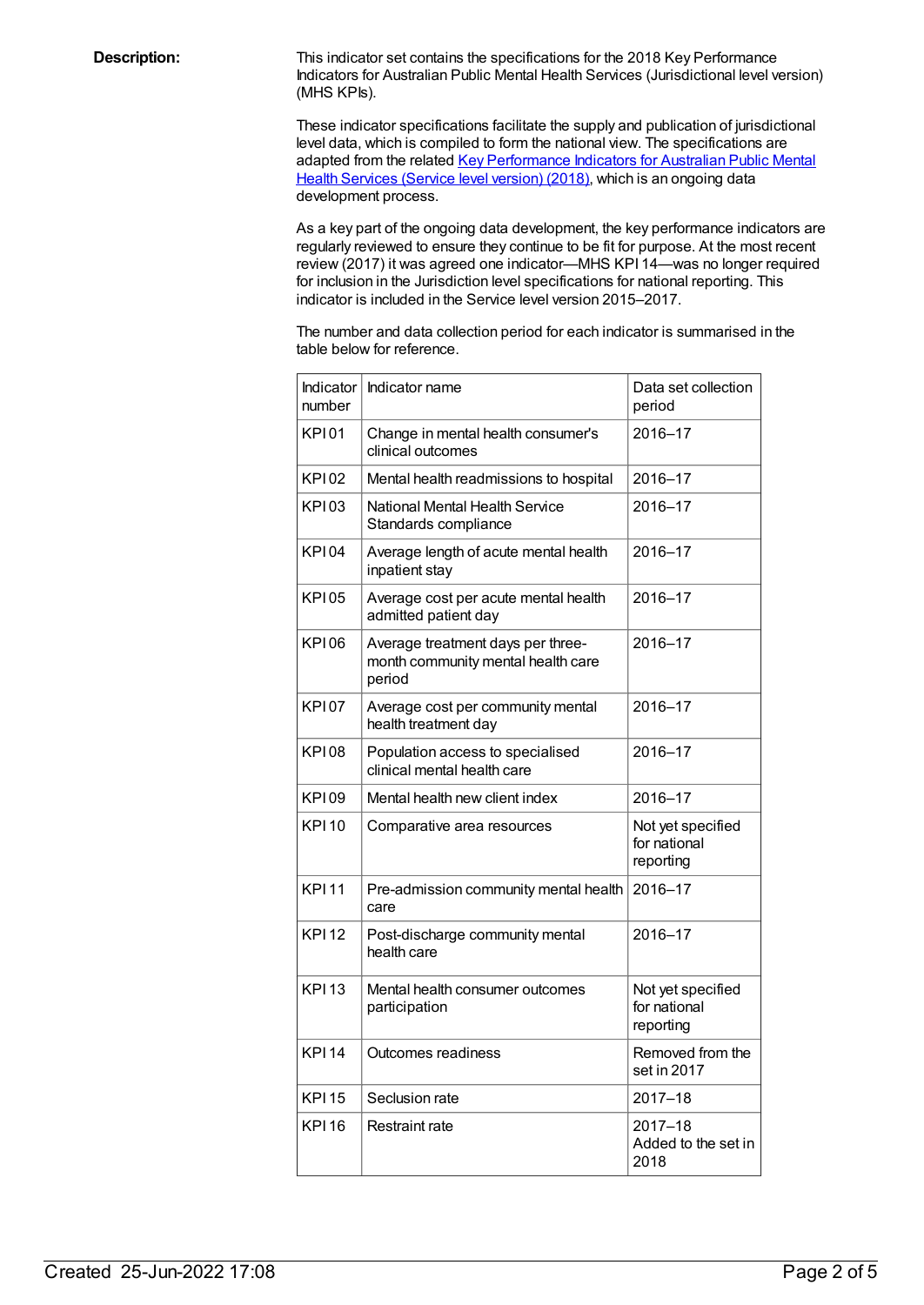## **Relational attributes**

**Related metadata references:** See also Key [Performance](https://meteor.aihw.gov.au/content/693105) Indicators for Australian Public Mental Health Services (2018) • [Health](https://meteor.aihw.gov.au/RegistrationAuthority/12), Superseded 16/02/2021

> Supersedes Key [Performance](https://meteor.aihw.gov.au/content/661511) Indicators for Australian Public Mental Health Services (Jurisdictional level version) (2017)

• [Health](https://meteor.aihw.gov.au/RegistrationAuthority/12), Standard 14/06/2017

Has been superseded by Key [Performance](https://meteor.aihw.gov.au/content/709378) Indicators for Australian Public Mental Health Services (Jurisdictional level version) (2019)

• [Health](https://meteor.aihw.gov.au/RegistrationAuthority/12), Superseded 16/02/2021

See also Key [Performance](https://meteor.aihw.gov.au/content/693108) Indicators for Australian Public Mental Health Services (Service level version) (2018)

• [Health](https://meteor.aihw.gov.au/RegistrationAuthority/12), Superseded 16/02/2021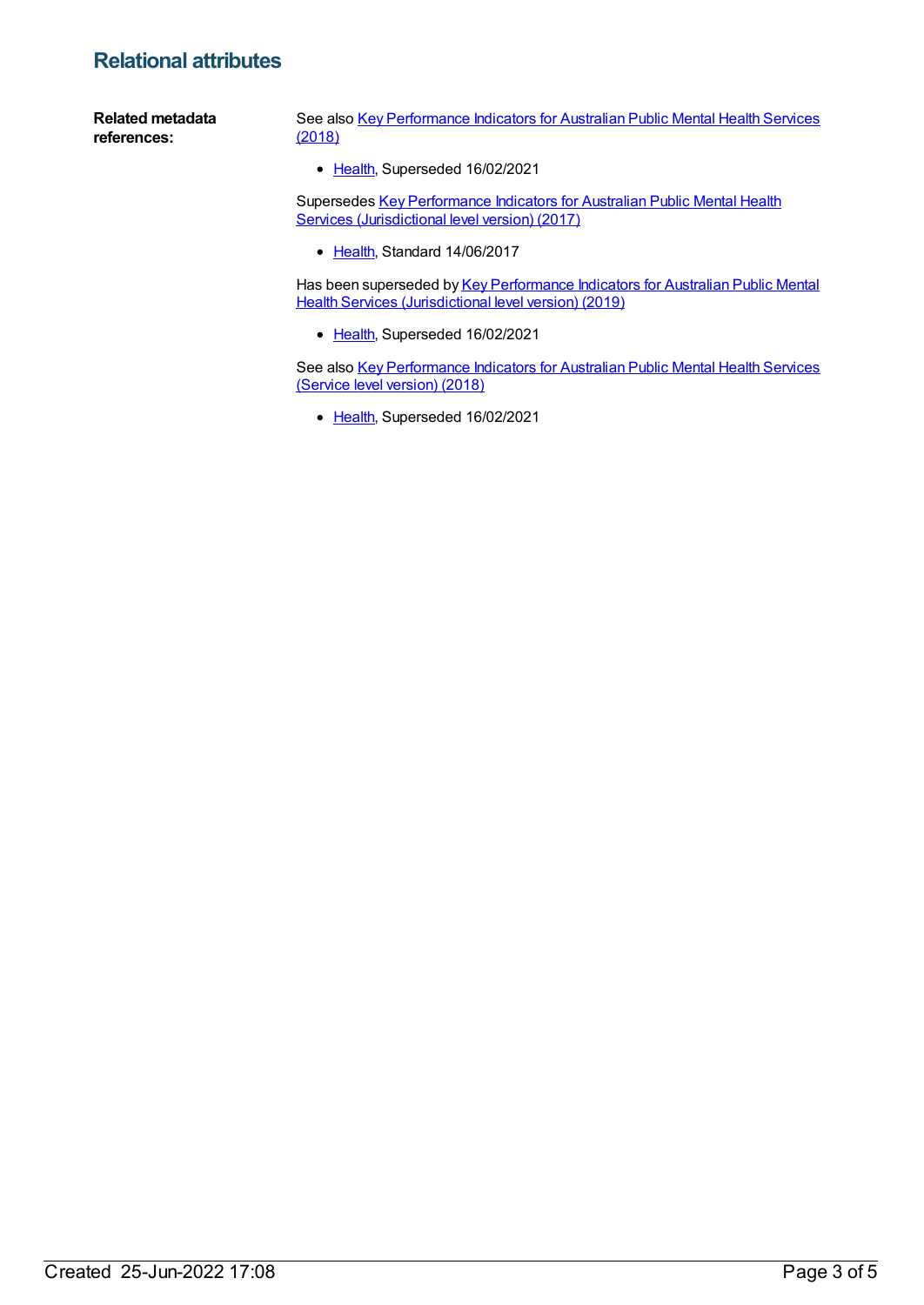**Indicators linked to this Indicator set:**

KPIs for [Australian](https://meteor.aihw.gov.au/content/692974) Public Mental Health Services: PI 01J – Change in mental health consumer's clinical outcomes, 2018 [Health](https://meteor.aihw.gov.au/RegistrationAuthority/12), Superseded 16/02/2021

KPIs for Australian Public Mental Health Services: PI 02J – Mental health [readmissions](https://meteor.aihw.gov.au/content/692976) to hospital, 2018 [Health](https://meteor.aihw.gov.au/RegistrationAuthority/12), Superseded 16/02/2021

KPIs for [Australian](https://meteor.aihw.gov.au/content/692978) Public Mental Health Services: PI 03J – National Mental Health Service Standards compliance, 2018 [Health](https://meteor.aihw.gov.au/RegistrationAuthority/12), Superseded 16/02/2021

KPIs for [Australian](https://meteor.aihw.gov.au/content/692981) Public Mental Health Services: PI 04J – Average length of acute mental health inpatient stay, 2018 [Health](https://meteor.aihw.gov.au/RegistrationAuthority/12), Superseded 16/02/2021

KPIs for [Australian](https://meteor.aihw.gov.au/content/692983) Public Mental Health Services: PI 05J – Average cost per acute mental health admitted patient day, 2018 [Health](https://meteor.aihw.gov.au/RegistrationAuthority/12), Superseded 16/02/2021

KPIs for Australian Public Mental Health Services: PI 06J – Average treatment days per [three-month](https://meteor.aihw.gov.au/content/692985) community mental health care period, 2018 [Health](https://meteor.aihw.gov.au/RegistrationAuthority/12), Superseded 16/02/2021

KPIs for [Australian](https://meteor.aihw.gov.au/content/692987) Public Mental Health Services: PI 07J – Average cost per community mental health treatment day, 2018 [Health](https://meteor.aihw.gov.au/RegistrationAuthority/12), Superseded 16/02/2021

KPIs for Australian Public Mental Health Services: PI 08J – [Population](https://meteor.aihw.gov.au/content/692989) access to specialised clinical mental health care, 2018 [Health](https://meteor.aihw.gov.au/RegistrationAuthority/12), Superseded 16/02/2021

KPIs for [Australian](https://meteor.aihw.gov.au/content/692991) Public Mental Health Services: PI 09J – Mental health new client index, 2018 [Health](https://meteor.aihw.gov.au/RegistrationAuthority/12), Superseded 16/02/2021

KPIs for Australian Public Mental Health Services: PI 11J – [Pre-admission](https://meteor.aihw.gov.au/content/692993) community mental health care, 2018 [Health](https://meteor.aihw.gov.au/RegistrationAuthority/12), Superseded 16/02/2021

KPIs for Australian Public Mental Health Services: PI 12J – [Post-discharge](https://meteor.aihw.gov.au/content/692995) community mental health care, 2018 [Health](https://meteor.aihw.gov.au/RegistrationAuthority/12), Superseded 16/02/2021

KPIs for [Australian](https://meteor.aihw.gov.au/content/692999) Public Mental Health Services: PI 15J – Seclusion rate, 2018 [Health](https://meteor.aihw.gov.au/RegistrationAuthority/12), Superseded 16/02/2021

KPIs for [Australian](https://meteor.aihw.gov.au/content/693910) Public Mental Health Services: PI 16J – Restraint rate, 2018 [Health](https://meteor.aihw.gov.au/RegistrationAuthority/12), Superseded 16/02/2021

## **Collection and usage attributes**